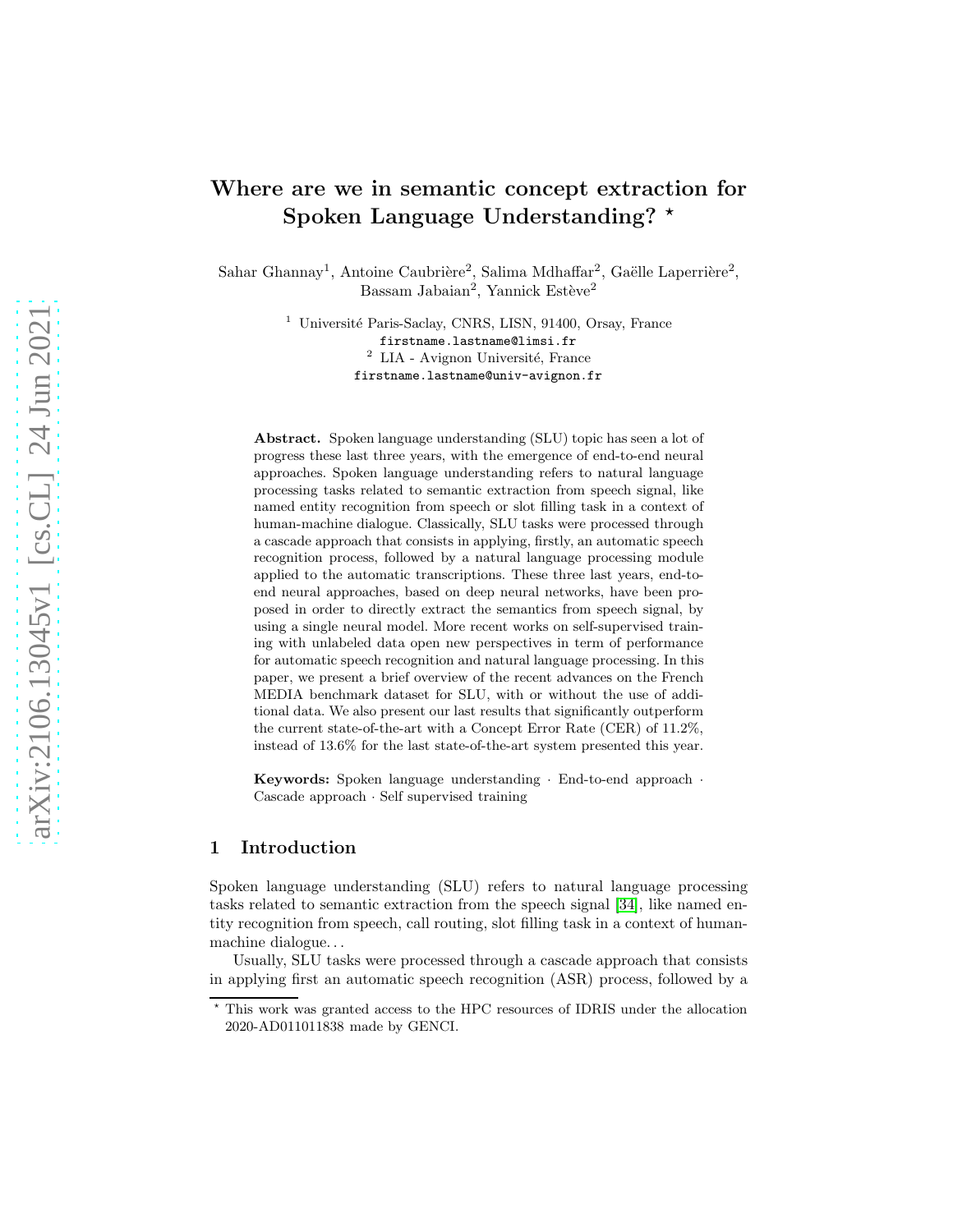2 S. Ghannay et al.

natural language processing module applied to the automatic transcription [\[14\]](#page-9-0). For both automatic speech recognition and natural language processing, deep neural networks (DNN) have made great advances possible, leading to impressive improvements of qualitative performance for final SLU tasks [\[1](#page-8-0)[,11](#page-9-1)[,35\]](#page-11-1).

These three last years, end-to-end neural approaches, based on deep neural networks, have been proposed in order to directly extract the semantics from speech signal, by using a single neural model [\[29,](#page-10-0)[18\]](#page-9-2). A first advantage of such approaches consists on a joint optimization of the ASR and NLP part, since the unique neural model is optimized only for the final SLU task. Another advantage is the limitation of the error propagation: when using a cascade approach, an error in the first treatment implies errors in the following ones. In a neural end-to-end approach, the model decision is delayed to the output layer: all the information uncertainty is handled until the final decision.

Very recently, works on self-supervised training with unlabeled data open new perspectives in term of performance for automatic speech recognition and natural language processing [\[2,](#page-8-1)[16\]](#page-9-3). They can be applied to SLU task.

This study presents experimental results on the French MEDIA benchmark dataset. This benchmark dataset is one of the most challenging benchmarks for SLU task. In this paper, we present a brief overview of the performance evolution of state-of-the-art systems on this benchmark dataset. We also present an approach that takes benefit from acoustic-based and linguistic-based models pre-trained on unlabelled data: this approach represents the next milestone to be surpassed.

# <span id="page-1-0"></span>2 MEDIA dataset

The French MEDIA corpus [\[5\]](#page-8-2), is dedicated to semantic extraction from speech in a context of human-machine dialogues for a hotel booking task. This dataset was created as a part of the Technolangue project of the French government in 2002. Its main objective is to set up an infrastructure for the production and dissemination of language resources, the evaluation of written and oral language technologies, the participation in national and international standardisation bodies and an information monitoring in the field.

The MEDIA dataset is made of telephone dialogue recordings with their manual transcriptions and semantic annotations. It is composed of 1257 dialogues from 250 different speakers, collected with a Wizard-of-Oz setting between two humans: one plays a computer, the other plays the user. The dataset is split into three parts (train, dev, test) as described in table [1.](#page-2-0) In this work, we used the user part of MEDIA, since it has both speech and semantic annotations.

The semantic domain of this corpus is represented by 76 semantic concept tags such as room number, hotel name, location, etc. Some more complex linguistic tags, like co-references, are also used in this corpus.

The following sentence (translated from French) is an example of the MEDIA content: "I would like to book one double room in Paris up to one hundred and thirty euros". It will be annotated as (I would like to book, reservation), (one,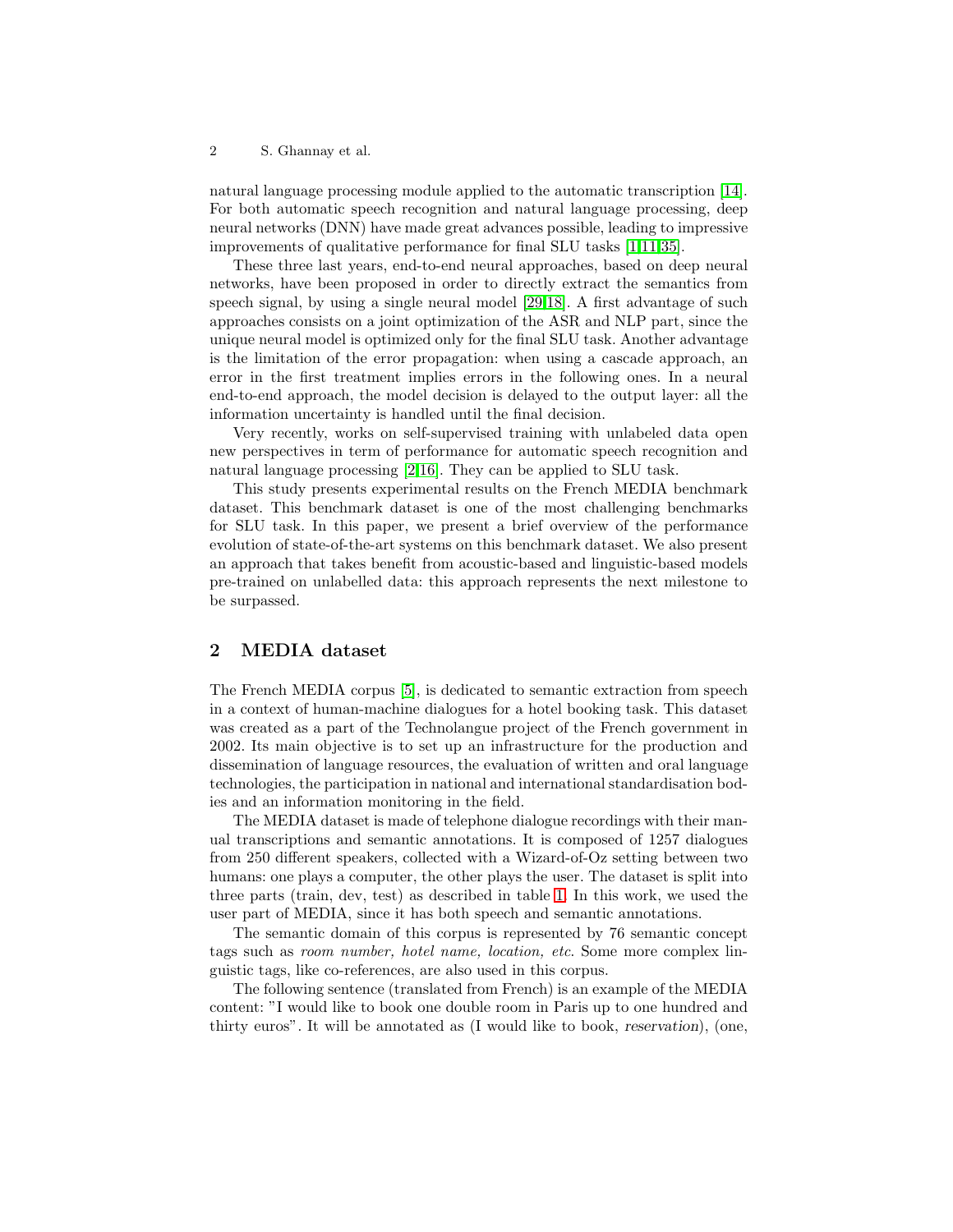<span id="page-2-0"></span>

| Datal                | Nb    | Nh                              | Nh    | Nh                  |  |
|----------------------|-------|---------------------------------|-------|---------------------|--|
|                      |       | Words Utterances Concepts Hours |       |                     |  |
| train                | 94.2k | 13.7k                           | 31.7k | 10h46m              |  |
| $\frac{1}{\sqrt{2}}$ | 10.7k | 1.3k                            | 3.3k  | 01h13m              |  |
| test                 | 26.6k | 3.7k                            | 8.8 k | $\overline{02h59m}$ |  |

Table 1. The official MEDIA dataset distribution

number-room), (double room, room-type), (up to, comparative-payment), (one hundred and thirty, amount-payment), (euros, currency-payment).

In [\[4\]](#page-8-3), Béchet and Raymond showed why the MEDIA task can be considered as the most challenging SLU benchmark available, in comparison to other wellknown benchmarks such as ATIS [\[13\]](#page-9-4), SNIPS [\[12\]](#page-9-5), and M2M [\[31\]](#page-11-2).

# 3 Overview of approaches proposed for the MEDIA benchmark

#### 3.1 Cascade approach

Conventional SLU systems are designed as a cascade of components. Each of them solves separately a specific problem. First, an ASR module, trained on a large amount of data, maps speech signals to automatic transcriptions. This is then passed on to a natural language understanding (NLU) module that predicts semantic information from the automatic transcriptions. In this approach, error propagation is unavoidable, despite the performance of current ASR and NLU systems. In addition, those modules are optimized separately under different criteria. The ASR system is trained to minimize the word error rate (WER), while the NLU module is trained to minimize the concept error rate (CER) in case of slot filling task. This separate optimization suggests that a cascade SLU system is suboptimal.

Working on automatic transcriptions, for an SLU task on MEDIA corpus, is highly challenging. Many approaches have been proposed. Early NLU approaches were based on generative models such as Stochastic finite state transducers (FST), on discriminative or conditional models such as conditional random fields (CRFs) and support vector machines(SVMs)[\[21\]](#page-10-1). In the light of the success of neural approaches in different fields, some studies developed neural architectures for SLU task. In [\[27\]](#page-10-2), the author presents the first recurrent neural architecture dedicated to SLU for the ATIS benchmark corpus. This neural model was applied to transcriptions despite speech signals directly. In [\[33,](#page-11-3)[32\]](#page-11-4), for the first time, an encoder-decoder neural network structure with attention mechanism [\[3\]](#page-8-4) was proposed for this task. This time, it was on manual and automatic transcriptions from the MEDIA corpus. In order to reduce the unavoidable SLU performance decline due to ASR errors, the authors in [\[33\]](#page-11-3) have proposed ASR confidence measures to localize ASR errors. These confidence measures have been used as additional SLU features to be combined with lexical and syntactic features, useful for characterizing concept mentions. In [\[32\]](#page-11-4), the authors proposed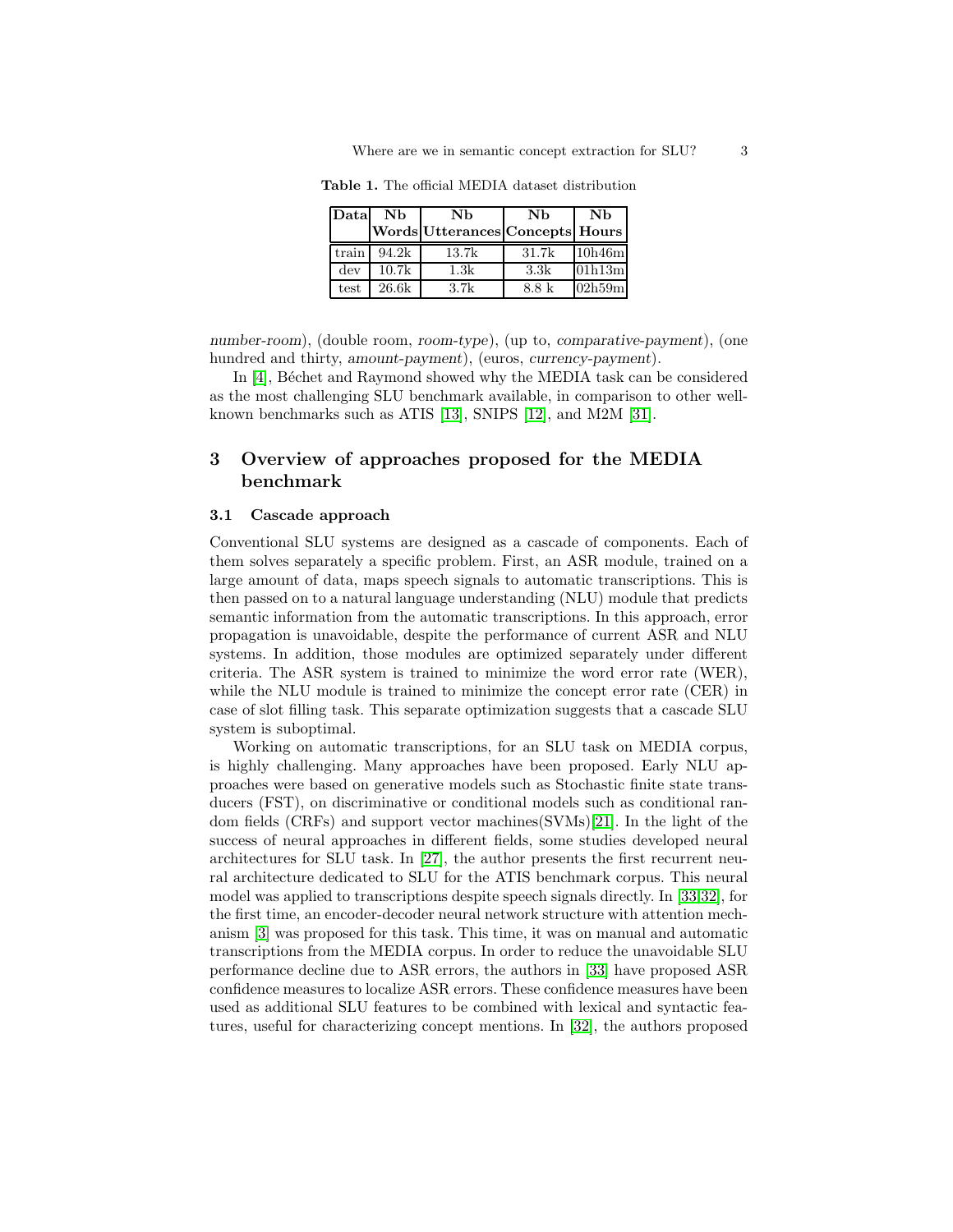4 S. Ghannay et al.

an approach to simulate ASR errors from manual transcriptions, to improve the performance of SLU systems. The use of the resulting corpus prepares the SLU system to ASR errors during their training and makes it more robust to ASR errors.

#### 3.2 End-to-end approach

As seen in the previous section, one problem with cascaded approaches is the propagation of errors through the components. The intermediate transcription is noisy due to speech recognition errors, and the NLU component has to deal with these errors. The other problem comes from the separate optimzations of the different modules.

To tackle these issues, end-to-end approaches were proposed in order not to use an intermediate speech transcriptions. This kind of approach aims to develop a single system directly optimized to extract semantic concepts from speech.

SLU end-to-end systems are usually trained to generate both recognized words and semantic tags [\[18,](#page-9-2)[15\]](#page-9-6).

Until now, mainly two kinds of neural architectures have been proposed on the MEDIA benchmark. The first one is based on the use of the Connectionist Temporal Classification (CTC) loss function [\[20\]](#page-10-3), while the other one is based on the use of an encoder-decoder architecture with attention mechanism [\[3\]](#page-8-4).

#### <span id="page-3-0"></span>3.2.1 CTC approach

In this work, we call CTC approach the neural architecture trained by using the CTC loss function. This loss function allows the system to learn an alignment between the input speech and the word and concept sequences to produce.

To our knowledge, the best-published results with a CTC approach on ME-DIA were obtained by [\[6\]](#page-8-5). In this study, the authors proposed a neural architecture largely inspired by the DeepSpeech 2 speech recognition system. The neural architecture is a stack of two 2D-invariant convolutional layers (CNN), followed by five bidirectional long short term memory (bLSTM) layers with sequence-wise batch normalization, a classical fully connected layer, and the softmax output layer. As input features, we used spectrograms of power to normalize audio clips, calculated on 20ms windows. This system was trained following the curriculumbased transfer learning approach, which consists in training the same model through successive stages, with different tasks ranked from the most generic one to the most specific one. The authors used speech recognition tasks, then named entity extraction and finally semantic concept extraction tasks.

#### 3.2.2 Encoder-decoder approach with attention mechanism

The encoder-decoder architecture was initially implemented in the machine translation context. This approach quickly showed its benefits for the speech recognition task [\[9](#page-9-7)[,7,](#page-9-8)[8\]](#page-9-9), and more recently for SLU tasks [\[29,](#page-10-0)[28\]](#page-10-4).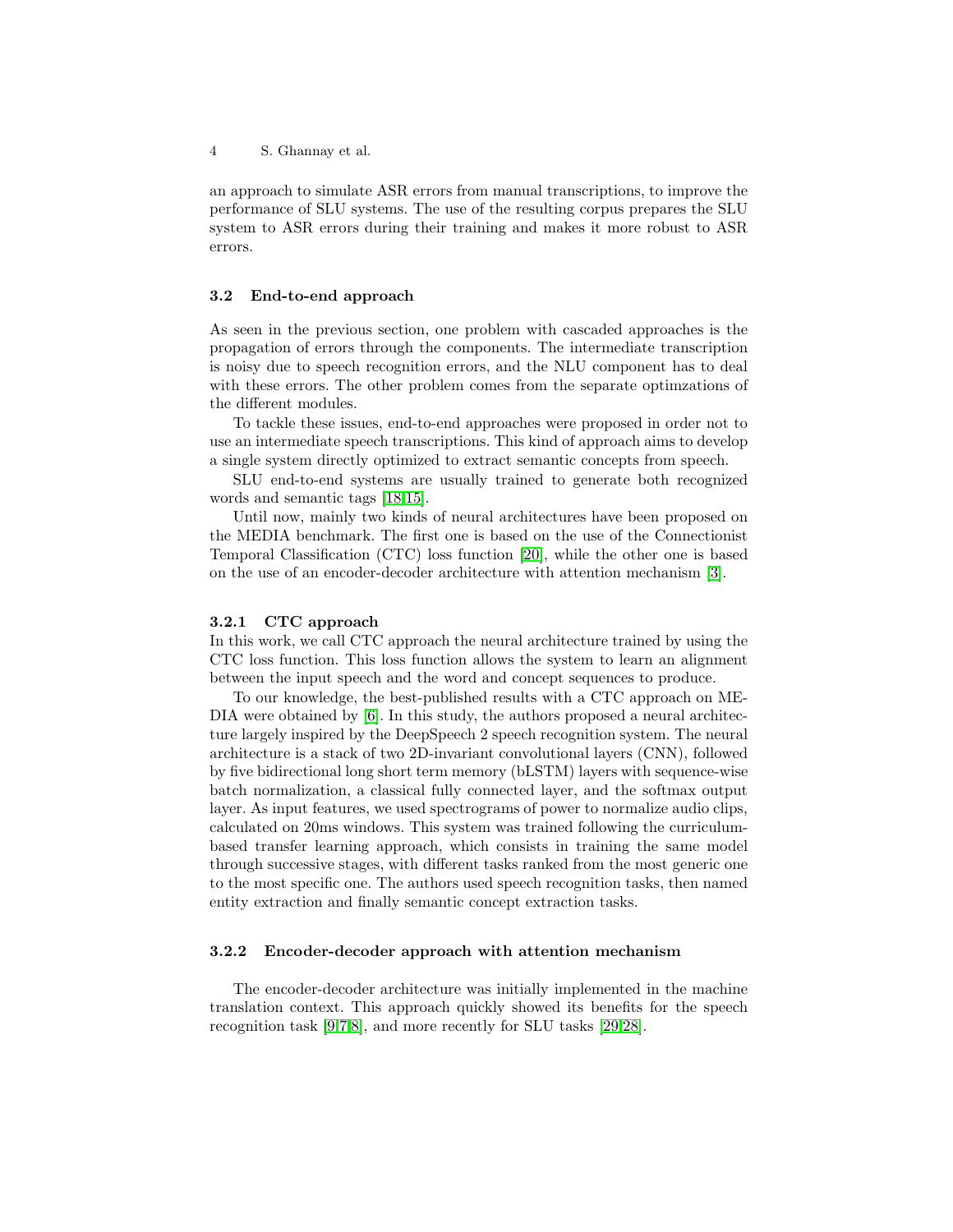The encoder-decoder architecture is divided into two main parts. First, an encoder receives the speech features as input, and provides its hidden states to build a high-level representation of the features. This high-level representation is then passed on to an attention module. It identifies the parts of these representations that are relevant for each step of the decoding process. Next, the attention module computes a context vector from these representations to feed the decoder. Finally, the decoder processes the input context vectors to predict the transcription of speech, enriched with semantic concepts. At each decoding time step, a new context vector is computed from the encoded speech representations. Unlike CTC approaches, the output sequence size of an encoder-decoder approach does not depend on the input sequence size.

A recent study [\[28\]](#page-10-4) used a similar architecture and obtained the state-ofthe-art performance for the MEDIA task. The encoder part is composed of four 2-dimensional convolution layers followed by four bLSTM layers. Each convolution layer is followed by a batch normalization. The decoder part is a stack of four bLSTM layers, two fully connected layers, and a softmax layer. The input features of the network are 40-dimensional MelFBanks with a Hamming window of 25ms and 10ms strides.

This encoder-decoder system is trained following the curriculum-based transfer learning, with the same data used for the CTC approach presented in section [3.2.1,](#page-3-0) except for the named entity extraction task which was not used.

#### <span id="page-4-0"></span>3.3 System performance

SLU systems can be evaluated with different metrics. Historically, on the MEDIA corpus, two metrics are jointly used: the Concept Error Rate (CER) and the Concept/Value Error Rate (CVER). The CER is computed similarly to the Word Error Rate, by only taking into account the concepts occurrences in both the reference and the hypothesis files. The CVER metrics is an extension of the CER. It considers the correctness of the complete concept/value pair. In the example in section [2,](#page-1-0) both "one hundred and thirty" and amount-payment have to be correct to consider the concept/value pair (one hundred and thirty,amount-payment) as correct. Errors on the value component can come from a bad segmentation (missing or additional words in the value) or from ASR errors.

Table [2](#page-5-0) presents the best results obtained on the official MEDIA benchmark dataset, by the main families of approaches presented in the two previous sections. By computing the 95% confidence interval, we observe a 0.7 confidence margin for CER and 0.8 for CVER, when the CER is 13.6% and the CVER 18.5%. Until now, the best result was reached by an end-to-end encoderdecoder architecture with attention mechanism, trained by following a curriculum transfer-learning approach [\[28\]](#page-10-4).

# 4 Improving the state of the art

In the previous section we present state-of-the-art performances. Recently, unsupervised learning on huge amount of data have been successfully proposed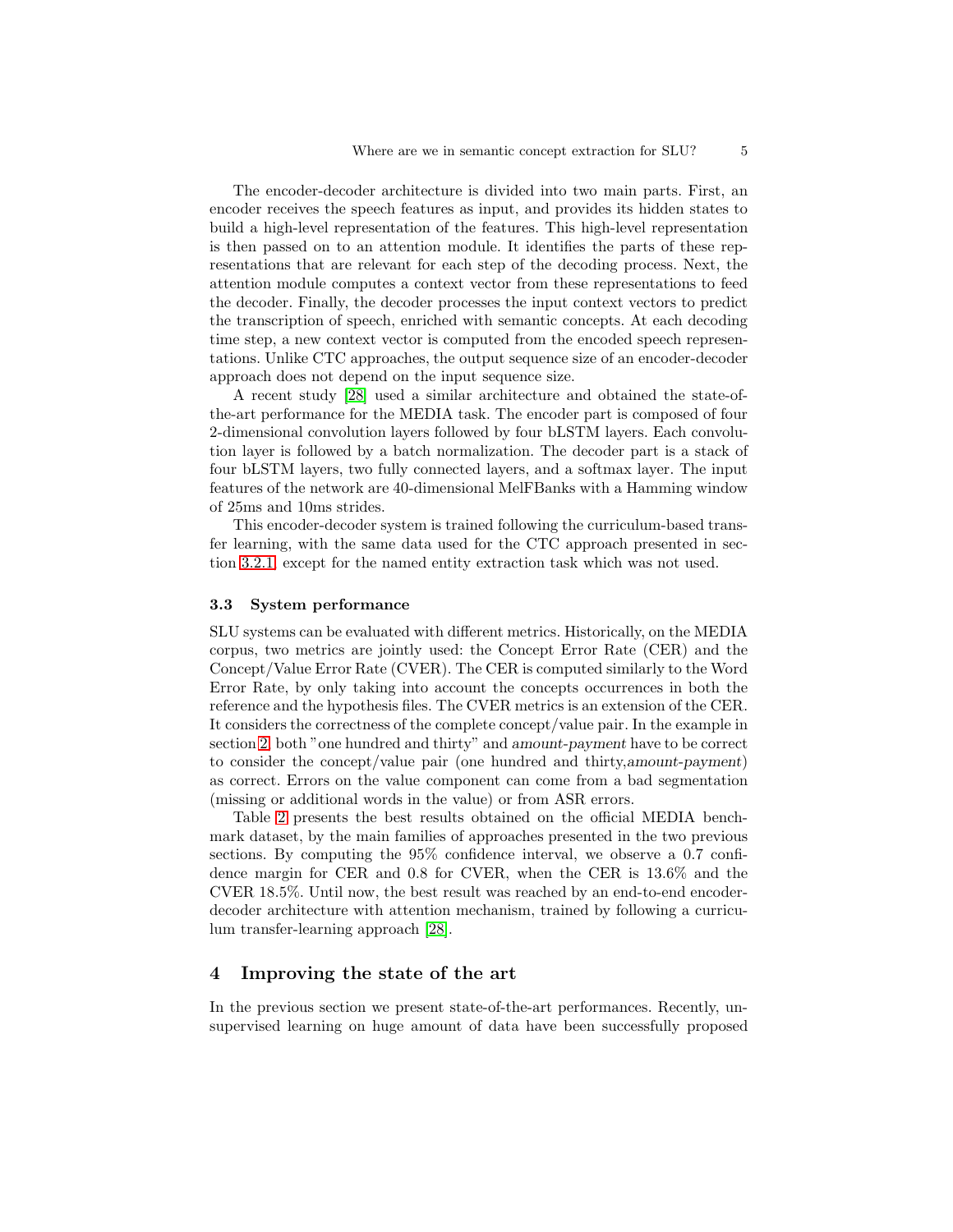6 S. Ghannay et al.

| Architecture                       | Model                                                            |      | <b>CERCVER</b> |
|------------------------------------|------------------------------------------------------------------|------|----------------|
| $\overline{\text{Cascade} (2018)}$ | $ HMM/DNN ASR + neural NLU [32]$                                 | 20.2 | 26.0           |
| $\overline{\text{Cascade}}$ (2018) | $HMM/DNN ASR + CRF [32]$                                         | 20.2 | 25.3           |
| $\overline{\text{Cascade}}$ (2019) | $HMM/TDNN ASR + CRF [6]$                                         | 16.1 | 20.4           |
| End-to-end $(2019)$ E2E CTC [6]    |                                                                  | 16.4 | 20.9           |
|                                    | End-to-end $(2021)$ E2E encoder-decoder with attention [28] 13.6 |      | 18.5           |

<span id="page-5-0"></span>Table 2. Best results obtained on the official MEDIA benchmark dataset, by the main families of approaches presented in this paper. Results are given in both Concept Error Rate and Concept/Value Error Rate

to pre-train Transformers-based models [\[16,](#page-9-3)[2\]](#page-8-1). Thanks to these models, ASR state-of-the-art performance [\[2\]](#page-8-1) and NLP state-of-the-art performance [\[16\]](#page-9-3) have been outperformed, with respectively wav2vec and BERT models. In this section, we present a cascade system using both BERT and wav2vec optimized on the MEDIA task.

# 4.1 BERT and CamemBERT models

For the NLU module, we propose to use the one that achieved the state-ofthe-art result on manual transcriptions of MEDIA corpus [\[19\]](#page-9-10). This system is based on a fine-tuning of BERT [\[16\]](#page-9-3) on MEDIA SLU task using the French CamemBERT [\[26\]](#page-10-5) model.

BERT [\[16\]](#page-9-3) is a deeply bidirectional, unsupervised language representation model, which stands for Bidirectional Encoder Representations from Transformers. It is designed to pre-train deep bidirectional representations from unlabeled text, taking into account both left and right context in all layers. The resulting pre-trained BERT model can be fine-tuned with just one additional output layer, to create state-of-the-art models for a wide range of NLP tasks. BERT is pretrained using a combination of masked language modeling objective and next sentence prediction on a large corpus which include the Toronto Book Corpus and Wikipedia.

The French CamemBERT model is based on RoBERTa (Robustly Optimized BERT Pre-training Approach) [\[25\]](#page-10-6) which is based on BERT. CamemBERT is similar to RoBERTa, which dynamically change the masking pattern applied to the training data, and remove the next sentence prediction task. In addition, it uses the whole word masking and the SentencePiece tokenization [\[24\]](#page-10-7). The CamemBERT model is trained on the French CCNet corpus composed of 135GB of raw text.

### 4.2 Wav2vec models

Wav2vec 2.0 [\[2\]](#page-8-1) is a model pre-trained through self-supervision. It takes raw audio as input and computes contextual representations that can be used as input for speech recognition systems. It contains three main components: a convolutional feature encoder, a context network and a quantization block. The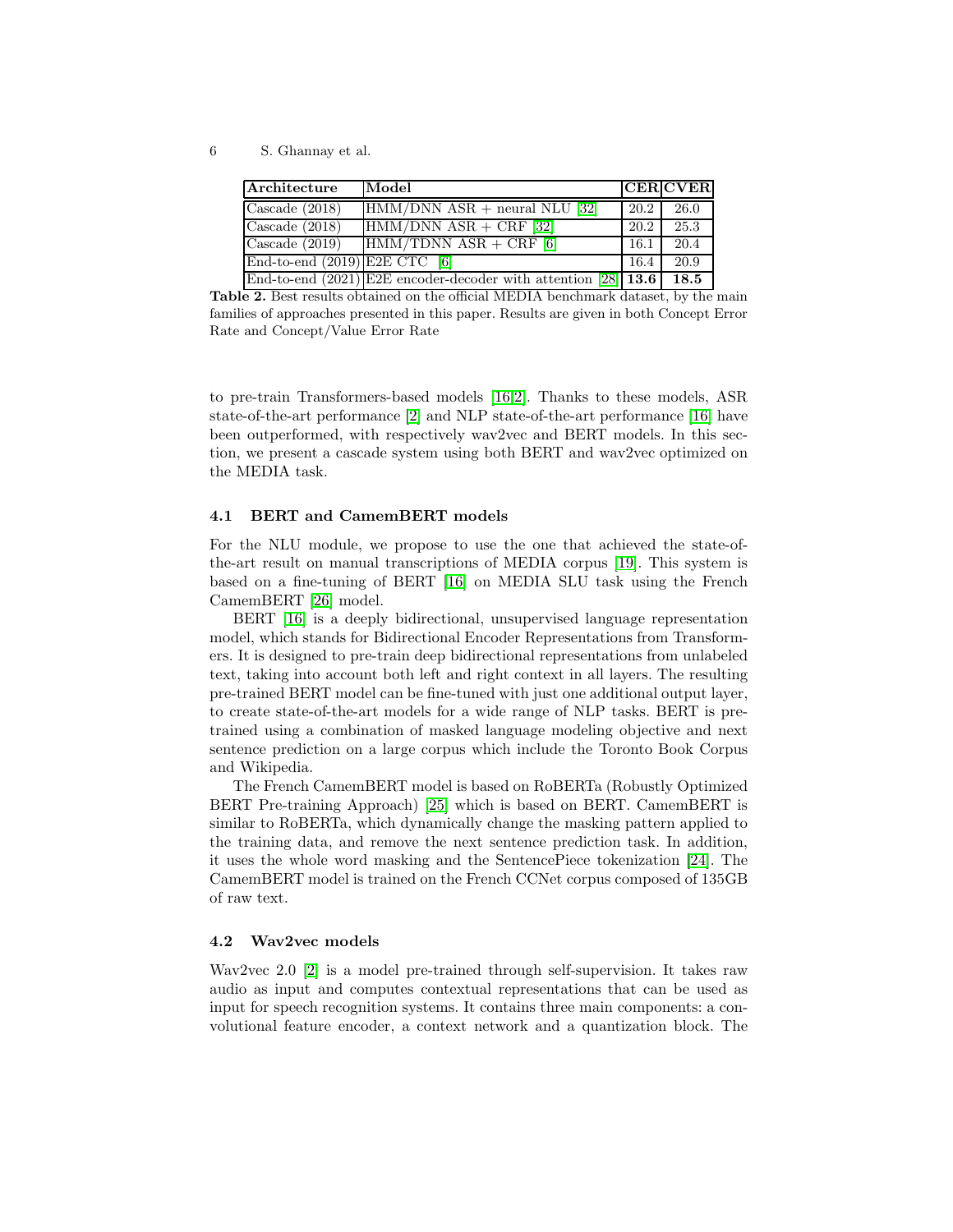convolutional feature encoder converts the audio signal into a latent representation. This representation is given to the context network which takes care of the context. The context network architecture consists of a succession of several transformer encoder blocks. The quantization network is used to map the latent representation to quantized representation.

In [\[17\]](#page-9-11), the authors released French pre-trained wav2vec 2.0 models. Two models have been released for public use<sup>[3](#page-6-0)</sup>, a large one and a base one. In this study, we use the large configuration which encodes raw audio into frames of 1024-dimensional vectors. The models are pre-trained in a unsupervised way with 3K hours of unlabeled speech. Details about data used to train the wav2vec models can be found in [\[17\]](#page-9-11). The trained model is composed of about 300M parameters.

To get better ASR results than the ones we could reach by fine-tuning the French wav2vec 2.0 model, on the MEDIA training data only, we suggest to ,first, fine-tune on external audio data, as proposed in [\[6\]](#page-8-5) or [\[28\]](#page-10-4). To make the experiments reproducible, instead of using the Broadcast News data used in these works, we used the CommonVoice French dataset<sup>[4](#page-6-1)</sup> (version 6.1), collected by the Mozilla Foundation, and much easily accessible. The train set consists of 425.5 hours of speech, while the validation and test sets contain around 24 hours of speech.

#### 4.3 Cascade approach with pre-trained models

As written before, we propose in this work to use a cascade approach, with pretrained models for each component. The ASR system is composed of the large pre-trained French wav2vec model, a linear layer of 1024 units, and the softmax output layer. First, we optimize the ASR system on the French CommonVoice dataset. Then, we fine-tune it for speech recognition on the French MEDIA corpus, the wav2vec weights being updated at each training stage. The loss function used at each fine-tuning step is the CTC loss function. We call the final ASR model W2V  $\bullet$  Common Voice  $\bullet$   $M_{ASR}$ .

The NLU system is applied on the automatic transcriptions provided from the ASR system, to obtain semantic annotations. This system is based on the fine-tuning of the French CamemBERT [\[26\]](#page-10-5) model, on the manual transcriptions of MEDIA corpus. It achieved state-of-the-art result on manual transcriptions of MEDIA corpus [\[19\]](#page-9-10), yielding to 7.56 of CER when there is no error in the transcription.

#### 4.4 Results and discussion

The experimental result obtained with the proposed cascade approach is presented in table [3.](#page-8-6) We compare the performance of this cascade system, named  $W2V \bullet$  Common Voice  $\bullet$   $M_{ASR} + CamemBERT$ , to the E2E encoder-decoder

<sup>3</sup> https://huggingface.co/LeBenchmark

<span id="page-6-1"></span><span id="page-6-0"></span><sup>4</sup> https://commonvoice.mozilla.org/fr/datasets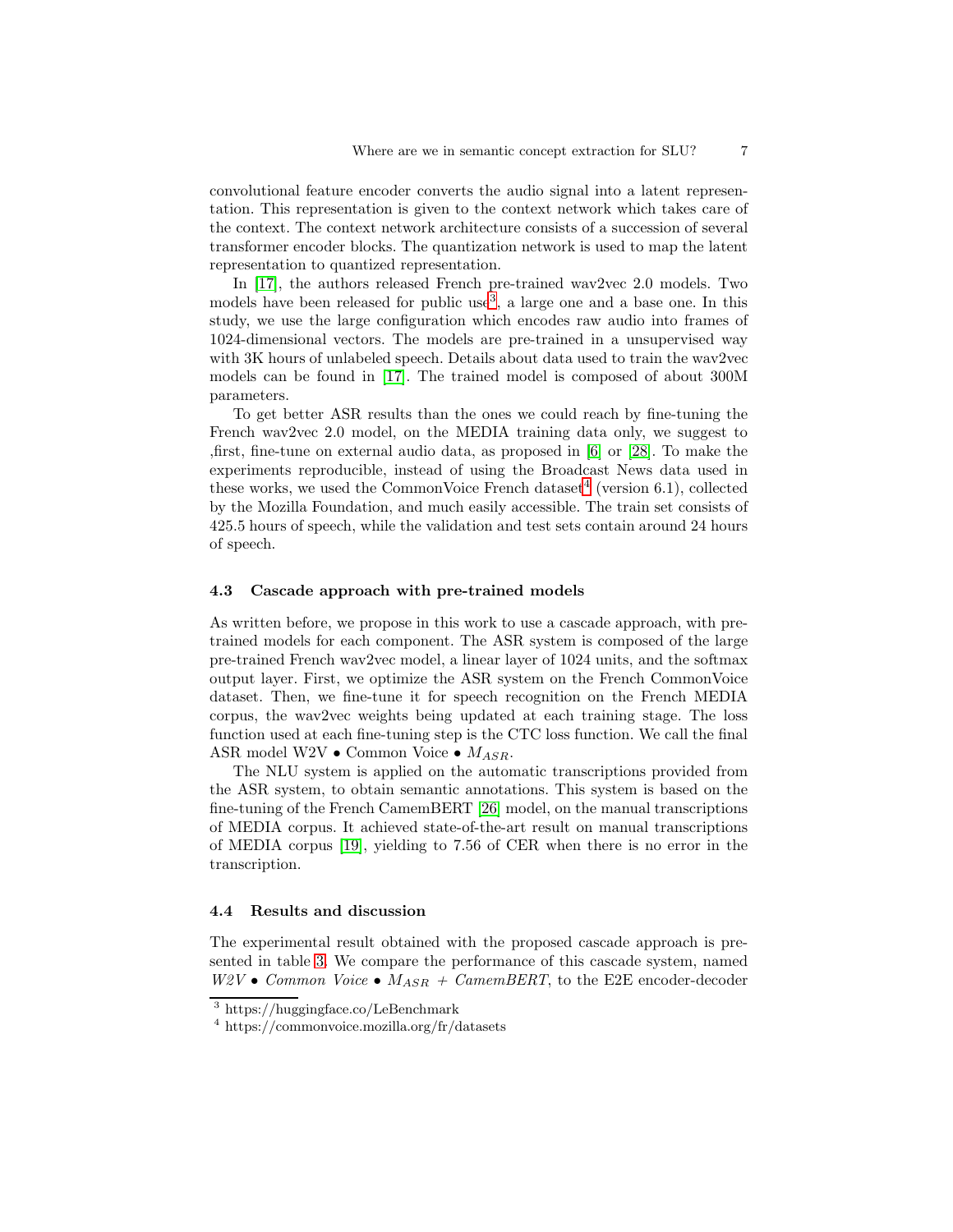model proposed in [\[28\]](#page-10-4), that reached the best result on this task until now, and other wav2vec-based models. All the wav2vec-based models presented in table [3](#page-8-6) were implemented thanks to the SpeechBrain toolkit<sup>[5](#page-7-0)</sup>, including the fine-tuning of the wav2vec models.

Like in section [3.3,](#page-4-0) the results are evaluated in terms of CER and CVER. Our new system yields to 17.64% of relative CER improvement and 7.02% of relative CVER improvement, by reaching respectively 11.2% of CER and 17.2% of WER. The result shows the effectiveness of unsupervised pre-trained models like wav2vec and BERT in such a scenario. Notice that the  $W2V \bullet \textit{Common}$ Voice  $\bullet$   $M_{ASR}$  model allows us to have an effective ASR system that achieved 8.5% of WER.

In system (1), the wav2vec model is fine-tuned directly on MEDIA SLU  $(M_{SLU})$  task. In system (2), the wav2vec model is first fine-tuned on the Common Voice data then on  $M_{SLU}$  task, and a beam search decoding is applied. In systems (3) and (4) the wav2vec model is first fine-tuned on the Common Voice data, then on MEDIA ASR  $(M_{ASR})$ , and last on  $M_{SLU}$  task, using the greedy or the beam search decoding using a 5-gram language model to rescore. This language model is trained on the manual transcriptions of  $M_{SLU}$  training data only.

It is worth to mention that even before the generalisation of the use of neural networks for sequential tagging tasks, such as the slot filling task investigated in this paper, several efforts have been made to better take into account the the ASR system errors during the semantic labeling. Many approaches have been proposed for a joint decoding between speech recognition and understanding, considering the n-best recognition hypotheses during the semantic annotation [\[22](#page-10-8)[,30](#page-10-9)[,23\]](#page-10-10). When neural networks have become state-of-the-art systems for SLU, end-to-end approaches have gradually replaced cascade approaches and have shown very good performance, allowing the semantic labeling of a speech signal and minimising the impact of transcription errors on the SLU performance. However, these architectures need a large amount of data and often use pre-trained external module that have been trained separately in out-of-context data. The results presented in table [3](#page-8-6) show that if such pre-trained models are used in a cascade architecture, the resulting system reaches or even exceeds the performance of the end-to-end based one. In addition, the result of the cascade system reinforces the idea of the use of pre-trained models at the encoder (wav2vec) and decoder (BERT) levels within end-to-end architecture, as proposed in [\[10\]](#page-9-12). This leads us to conclude that the two architectures remain valid and competitive and that the choice should be made according to the availability of additional data and the pre-training models.

# 5 Conclusions

In this paper, we present a brief overview of the recent advances on the French MEDIA benchmark dataset for SLU. We propose a system based on a cascade

<span id="page-7-0"></span><sup>5</sup> https://speechbrain.github.io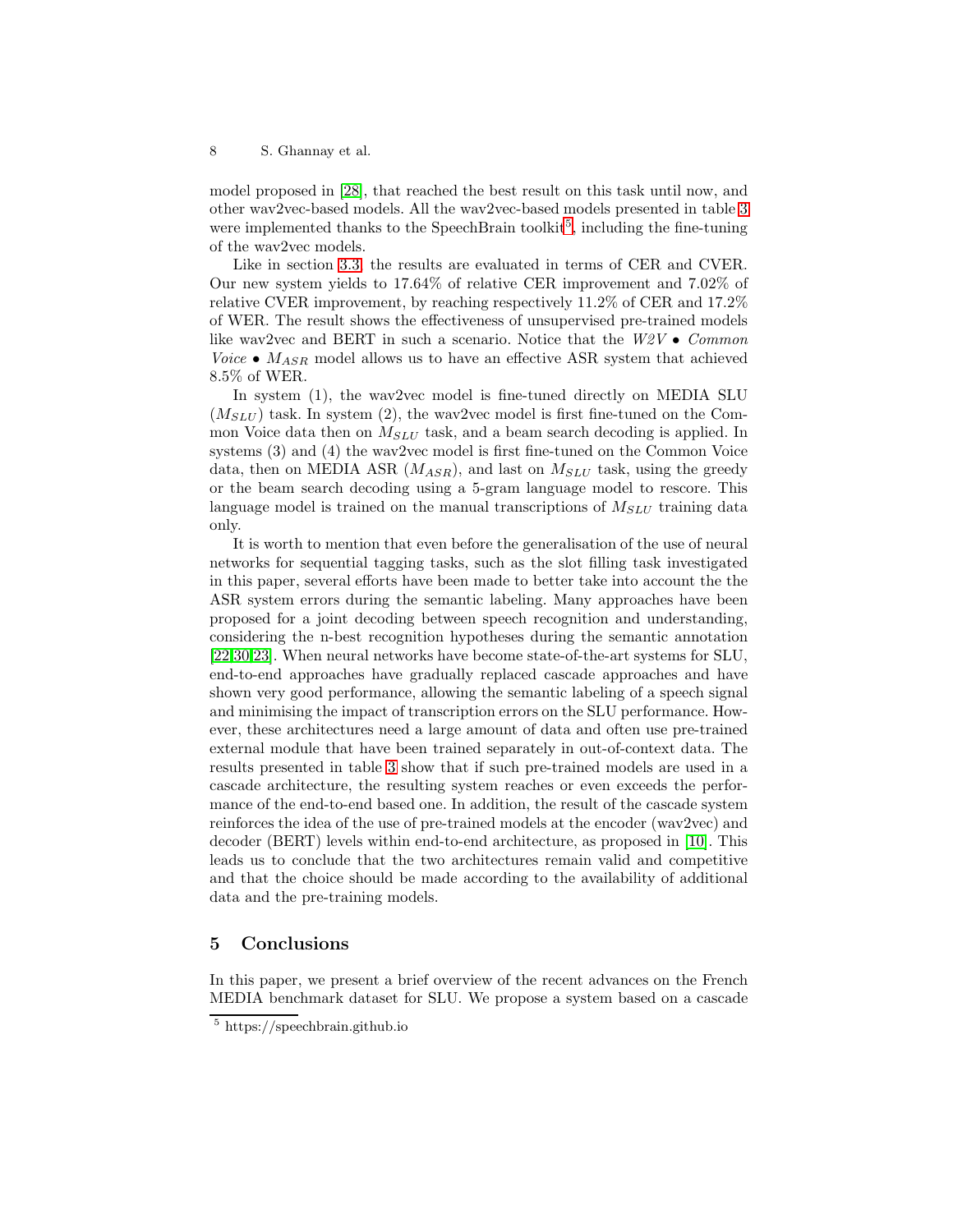| Architecture Model |                                                                       |      | <b>CERICVER</b> |
|--------------------|-----------------------------------------------------------------------|------|-----------------|
|                    | encoder-decoder [28]                                                  | 13.6 | 18.5            |
|                    | $(1)$ W2V $\bullet$ $M_{SLU}$ (Beam 5g)                               | 18.8 | 23.6            |
| End-to-end         | (2) W2V • Common Voice • $M_{SLU}$ (Beam 5g)                          | 15.8 | 20.4            |
|                    | (3) W2V • Common Voice • $M_{ASR}$ • $M_{SLU}$ (greedy)               | 15.4 | 20.5            |
|                    | (4) W2V • Common Voice • $M_{ASR}$ • $M_{SLU}$ (Beam 5g) 14.5         |      | 18.8            |
| Cascade            | $ W2V \bullet \text{Common Voice} \bullet M_{ASR} + \text{CamemBERT}$ |      | 17.2            |

<span id="page-8-6"></span>Table 3. Performance on Test MEDIA in terms of CER and CVER scores of the proposed cascade and end-to-end systems using pre-trained models. "•" formalizes a transfer learning step during the training of the E2E system.

approach, that takes benefit from acoustic-based and linguistic-based models pretrained on unlabelled data : wav2vec models for the ASR system, and BERTlike model for the NLU system. Experimental results show that our system outperforms significantly the current state of the art with a Concept Error Rate (CER) of 11.2% instead of 13.6% for the last state-of-the-art system presented this year.

This new advance reinforces the idea of the use of pre-trained models at the encoder (wav2vec) and decoder (BERT) levels within an end-to-end architecture. This will explored in our future work.

This study leads us to conclude that the two architectures (cascade vs. end-toend) remain valid and competitive and that the choice should be made according to the availability of additional data and relevant pre-trained models.

# References

- <span id="page-8-0"></span>1. Amodei, D., Ananthanarayanan, S., Anubhai, R., Bai, J., Battenberg, E., Case, C., Casper, J., Catanzaro, B., Cheng, Q., Chen, G., et al.: Deep speech 2: Endto-end speech recognition in english and mandarin. In: International conference on machine learning. pp. 173–182. PMLR (2016)
- <span id="page-8-1"></span>2. Baevski, A., Zhou, H., Mohamed, A., Auli, M.: wav2vec 2.0: A framework for self-supervised learning of speech representations. arXiv preprint arXiv:2006.11477 (2020)
- <span id="page-8-4"></span>3. Bahdanau, D., Cho, K., Bengio, Y.: Neural machine translation by jointly learning to align and translate. arXiv preprint arXiv:1409.0473 (2014)
- <span id="page-8-3"></span>4. Béchet, F., Raymond, C.: Benchmarking benchmarks: introducing new automatic indicators for benchmarking spoken language understanding corpora. In: Interspeech. Graz, Austria (2019)
- <span id="page-8-2"></span>5. Bonneau-Maynard, H., Rosset, S., Ayache, C., Kuhn, A., Mostefa, D.: Semantic annotation of the french media dialog corpus. In: INTERSPEECH (2005)
- <span id="page-8-5"></span>6. Caubrière, A., Tomashenko, N., Laurent, A., Morin, E., Camelin, N., Estève, Y.: Curriculum-Based Transfer Learning for an Effective End-to-End Spoken Language Understanding and Domain Portability. In: Proc. Interspeech 2019. pp. 1198–1202 (2019). [https://doi.org/10.21437/Interspeech.2019-1832,](https://doi.org/10.21437/Interspeech.2019-1832) <http://dx.doi.org/10.21437/Interspeech.2019-1832>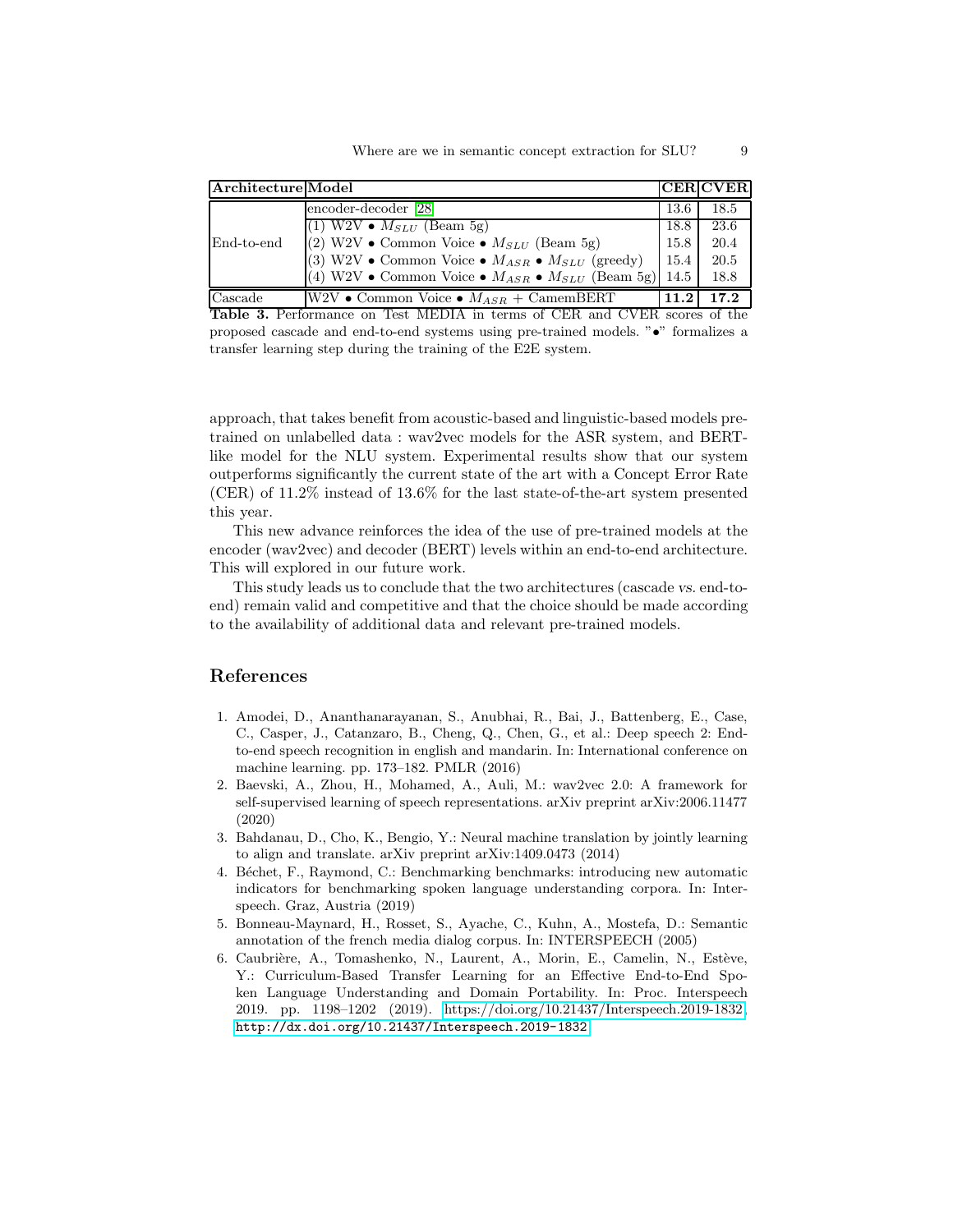- 10 S. Ghannay et al.
- <span id="page-9-8"></span>7. Chan, W., Jaitly, N., Le, Q., Vinyals, O.: Listen, attend and spell: A neural network for large vocabulary conversational speech recognition. In: 2016 IEEE International Conference on Acoustics, Speech and Signal Processing (ICASSP). pp. 4960–4964. IEEE (2016)
- <span id="page-9-9"></span>8. Chiu, C.C., Sainath, T.N., Wu, Y., Prabhavalkar, R., Nguyen, P., Chen, Z., Kannan, A., Weiss, R.J., Rao, K., Gonina, E., et al.: State-of-the-art speech recognition with sequence-to-sequence models. In: 2018 IEEE International Conference on Acoustics, Speech and Signal Processing (ICASSP). pp. 4774–4778. IEEE (2018)
- <span id="page-9-7"></span>9. Chorowski, J., Bahdanau, D., Cho, K., Bengio, Y.: End-to-end continuous speech recognition using attention-based recurrent nn: First results. arXiv preprint arXiv:1412.1602 (2014)
- <span id="page-9-12"></span>10. Chung, Y.A., Zhu, C., Zeng, M.: Splat: Speech-language joint pre-training for spoken language understanding. In: Proceedings of the 2021 Conference of the North American Chapter of the Association for Computational Linguistics: Human Language Technologies. pp. 1897–1907 (2021)
- <span id="page-9-1"></span>11. Collobert, R., Weston, J., Bottou, L., Karlen, M., Kavukcuoglu, K., Kuksa, P.: Natural language processing (almost) from scratch. Journal of machine learning research 12(ARTICLE), 2493–2537 (2011)
- <span id="page-9-5"></span>12. Coucke, A., Saade, A., Ball, A., Bluche, T., Caulier, A., Leroy, D., Doumouro, C., Gisselbrecht, T., Caltagirone, F., Lavril, T., et al.: Snips voice platform: an embedded spoken language understanding system for private-by-design voice interfaces. arXiv preprint arXiv:1805.10190 (2018)
- <span id="page-9-4"></span>13. Dahl, D.A., Bates, M., Brown, M.K., Fisher, W.M., Hunicke-Smith, K., Pallett, D.S., Pao, C., Rudnicky, A., Shriberg, E.: Expanding the scope of the atis task: The atis-3 corpus. In: HUMAN LANGUAGE TECHNOLOGY: Proceedings of a Workshop held at Plainsboro, New Jersey, March 8-11, 1994 (1994)
- <span id="page-9-0"></span>14. De Mori, R.: Spoken language understanding: a survey. In: 2007 IEEE Workshop on Automatic Speech Recognition & Understanding (ASRU). pp. 365–376. IEEE (2007)
- <span id="page-9-6"></span>15. Desot, T., Portet, F., Vacher, M.: Towards end-to-end spoken intent recognition in smart home. In: 2019 International Conference on Speech Technology and Human-Computer Dialogue (SpeD). pp. 1–8. IEEE (2019)
- <span id="page-9-3"></span>16. Devlin, J., Chang, M.W., Lee, K., Toutanova, K.: BERT: Pretraining of deep bidirectional transformers for language understanding. In: NAACL-HLT. Association for Computational Linguistics, Minneapolis, Minnesota (Jun 2019). [https://doi.org/10.18653/v1/N19-1423,](https://doi.org/10.18653/v1/N19-1423) <https://www.aclweb.org/anthology/N19-1423>
- <span id="page-9-11"></span>17. Evain, S., Nguyen, H., Le, H., Zanon Boito, M., Mdhaffar, S., Alisamir, S., Tong, Z., Tomashenko, N., Dinarelli, M., Parcollet, T., Allauzen, A., Estève, Y., Lecouteux, B., Portet, F., Rossato, S., Ringeval, F., Schwab, D., Besacier, L.: Lebenchmark: A reproducible framework for assessing self-supervised representation learning from speech. In: Interspeech. Brno, Czechia (2021)
- <span id="page-9-2"></span>18. Ghannay, S., Caubrière, A., Estève, Y., Camelin, N., Simonnet, E., Laurent, A., Morin, E.: End-to-end named entity and semantic concept extraction from speech. In: 2018 IEEE Spoken Language Technology Workshop (SLT). pp. 692–699. IEEE (2018)
- <span id="page-9-10"></span>19. Ghannay, S., Servan, C., Rosset, S.: Neural networks approaches focused on French spoken language understanding: application to the MEDIA evaluation task. In: Proceedings of the 28th International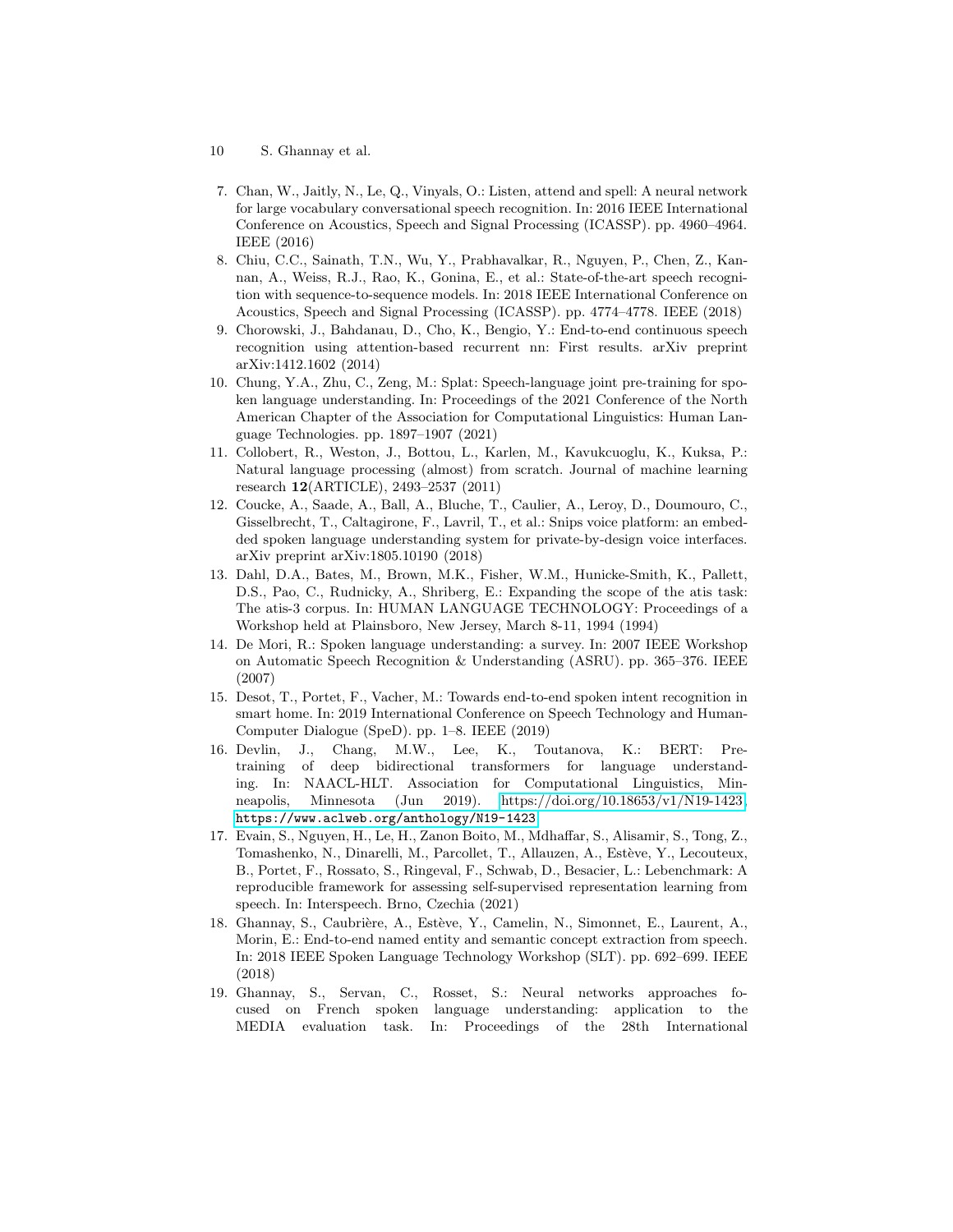Conference on Computational Linguistics. pp. 2722–2727. International Committee on Computational Linguistics, Barcelona, Spain (Online) (december 2020). [https://doi.org/10.18653/v1/2020.coling-main.245,](https://doi.org/10.18653/v1/2020.coling-main.245) <https://www.aclweb.org/anthology/2020.coling-main.245>

- <span id="page-10-3"></span>20. Graves, A., Fern´andez, S., Gomez, F., Schmidhuber, J.: Connectionist temporal classification: labelling unsegmented sequence data with recurrent neural networks. In: Proceedings of the 23rd international conference on Machine learning. pp. 369– 376 (2006)
- <span id="page-10-1"></span>21. Hahn, S., Dinarelli, M., Raymond, C., Lefevre, F., Lehnen, P., De Mori, R., Moschitti, A., Ney, H., Riccardi, G.: Comparing stochastic approaches to spoken language understanding in multiple languages. IEEE Transactions on Audio, Speech, and Language Processing 19(6), 1569–1583 (2010)
- <span id="page-10-8"></span>22. Hakkani-Tü, D., Béchet, F., Riccardi, G., Tur, G.: Beyond ASR 1-best: Using word confusion networks in spoken language understanding. Computer Speech and Language (Oct 2005). [https://doi.org/10.1016/j.csl.2005.07.005,](https://doi.org/10.1016/j.csl.2005.07.005) <https://hal.archives-ouvertes.fr/hal-01314993>
- <span id="page-10-10"></span>23. Jabaian, B., Lefèvre, F.: Error-corrective discriminative joint decoding of automatic spoken language transcription and understanding. In: Bimbot, F., Cerisara, C., Fougeron, C., Gravier, G., Lamel, L., Pellegrino, F., Perrier, P. (eds.) INTER-SPEECH 2013, 14th Annual Conference of the International Speech Communication Association, Lyon, France, August 25-29, 2013. pp. 2718–2722. ISCA (2013), [http://www.isca-speech.org/archive/interspeech\\_2013/i13\\_2718.html](http://www.isca-speech.org/archive/interspeech_2013/i13_2718.html)
- <span id="page-10-7"></span>24. Kudo, T., Richardson, J.: SentencePiece: A simple and language independent subword tokenizer and detokenizer for neural text processing. In: Proceedings of the 2018 Conference on Empirical Methods in Natural Language Processing: System Demonstrations. pp. 66–71. Association for Computational Linguistics, Brussels, Belgium (Nov 2018). [https://doi.org/10.18653/v1/D18-2012,](https://doi.org/10.18653/v1/D18-2012) <https://www.aclweb.org/anthology/D18-2012>
- <span id="page-10-6"></span>25. Liu, Y., Ott, M., Goyal, N., Du, J., Joshi, M., Chen, D., Levy, O., Lewis, M., Zettlemoyer, L., Stoyanov, V.: Roberta: A robustly optimized bert pretraining approach. arXiv preprint arXiv:1907.11692 (2019)
- <span id="page-10-5"></span>26. Martin, L., Muller, B., Ortiz Suárez, P.J., Dupont, Y., Romary, L., de la Clergerie, É.V., Seddah, D., Sagot, B.: Camembert: a tasty french language model. In: Proceedings of the 58th Annual Meeting of the Association for Computational Linguistics (2020)
- <span id="page-10-2"></span>27. Mesnil, G., He, X., Deng, L., Bengio, Y.: Investigation of recurrent-neural-network architectures and learning methods for spoken language understanding. In: Interspeech. pp. 3771–3775 (2013)
- <span id="page-10-4"></span>28. Pelloin, V., Camelin, N., Laurent, A., De Mori, R., Caubrière, A., Estève, Y., Meignier, S.: End2end acoustic to semantic transduction. In: ICASSP 2021 - 2021 IEEE International Conference on Acoustics, Speech and Signal Processing (ICASSP). pp. 7448–7452 (2021). <https://doi.org/10.1109/ICASSP39728.2021.9413581>
- <span id="page-10-0"></span>29. Serdyuk, D., Wang, Y., Fuegen, C., Kumar, A., Liu, B., Bengio, Y.: Towards endto-end spoken language understanding. In: 2018 IEEE International Conference on Acoustics, Speech and Signal Processing (ICASSP). pp. 5754–5758. IEEE (2018)
- <span id="page-10-9"></span>30. Servan, C., Raymond, C., Béchet, F., Nocera, P.: Conceptual decoding from word lattices: application to the spoken dialogue corpus ME-DIA. In: The Ninth International Conference on Spoken Language Processing (Interspeech 2006 - ICSLP). Pittsburgh, United States (Sep 2006), <https://hal.archives-ouvertes.fr/hal-01160181>